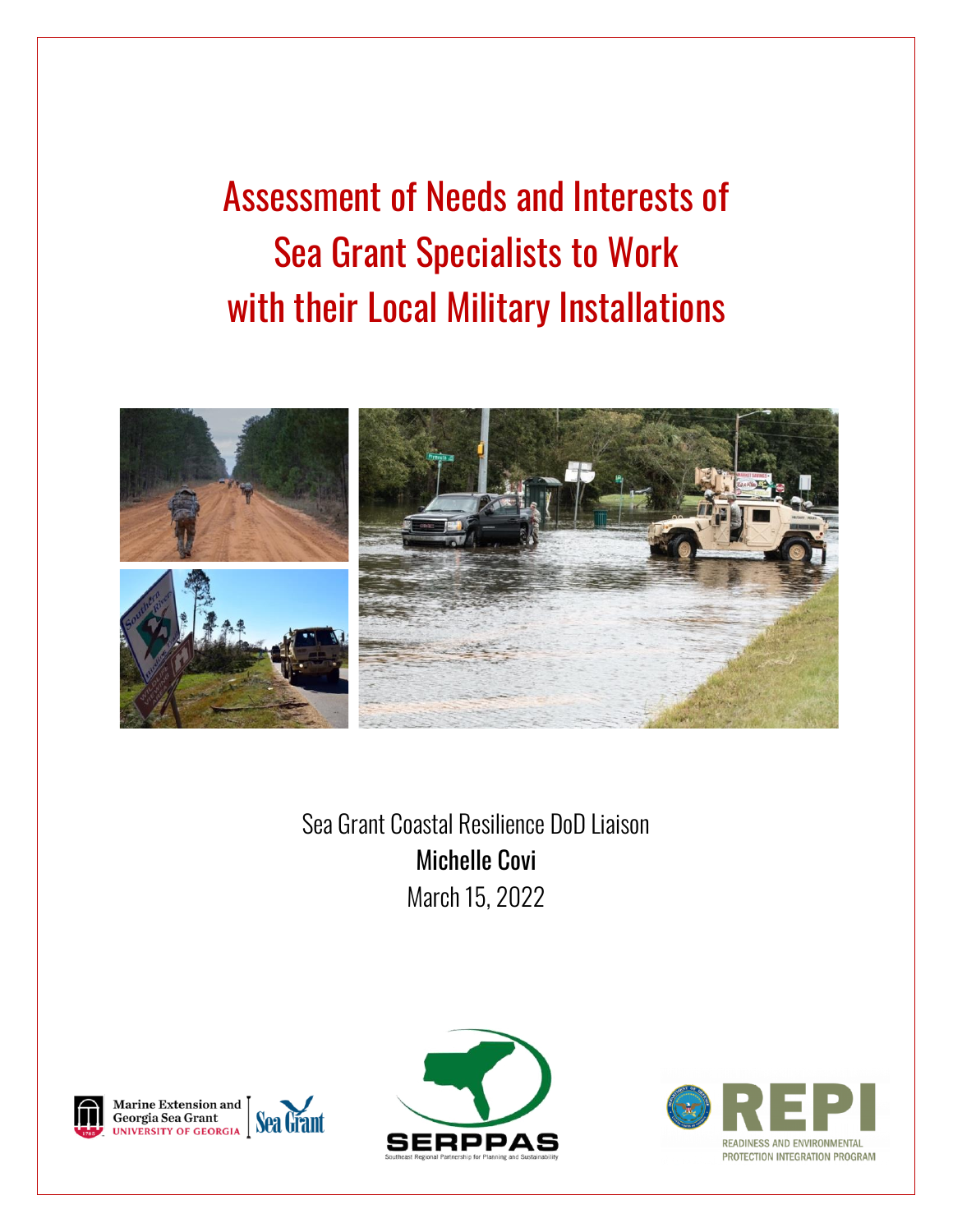# INTRODUCTION AND BACKGROUND

The assessment of needs and interest was completed as one of the first tasks for the Sea Grant Coastal Resilience Department of Defense Liaison workplan, which was initiated on September 1, 2021.

The goals of the Coastal Resilience DoD Liaison program are to

- 1) Facilitate the transfer of information, tools and resources between NOAA/Sea Grant and military installations/defense communities.
- 2) Advance the sustainability of coastal communities, ecosystems and military readiness through engaging with the Sea Grant network of coastal resilience expertise especially in land use planning, conservation, stakeholder engagement and nature-based solutions.
- 3) Encourage greater collaborative coastal resilience projects between DoD facilities and coastal communities using Sea Grant research and outreach products.

The Program partners with the Southeastern Regional Partnership for Planning and Sustainability (SERPPAS) which provides a geographic focus in the states of North Carolina, South Carolina, Georgia, Florida, Alabama, and Mississippi. However, since the Readiness and Environmental Integration (REPI) program in the Office of the Assistant Secretary of Defense, another key partner, serves the entire United States and territories, the Liaison Program links to programs and projects across all coastal states.

The assessment was conducted to determine the baseline of existing engagement between military installations and faculty within the Sea Grant (SG) network, to understand the relationships between the SG network and defense communities, and to discern interest among the SG network in engaging with the military and defense communities. The focus of the project is coastal resilience, however, some other areas, such as K-12 education were mentioned as opportunities to connect with defense communities.

For more information about the Sea Grant Coastal Resilience DoD Liaison program see [https://gacoast.uga.edu/coastal-resilience-dod-liaison-program/.](https://gacoast.uga.edu/coastal-resilience-dod-liaison-program/)

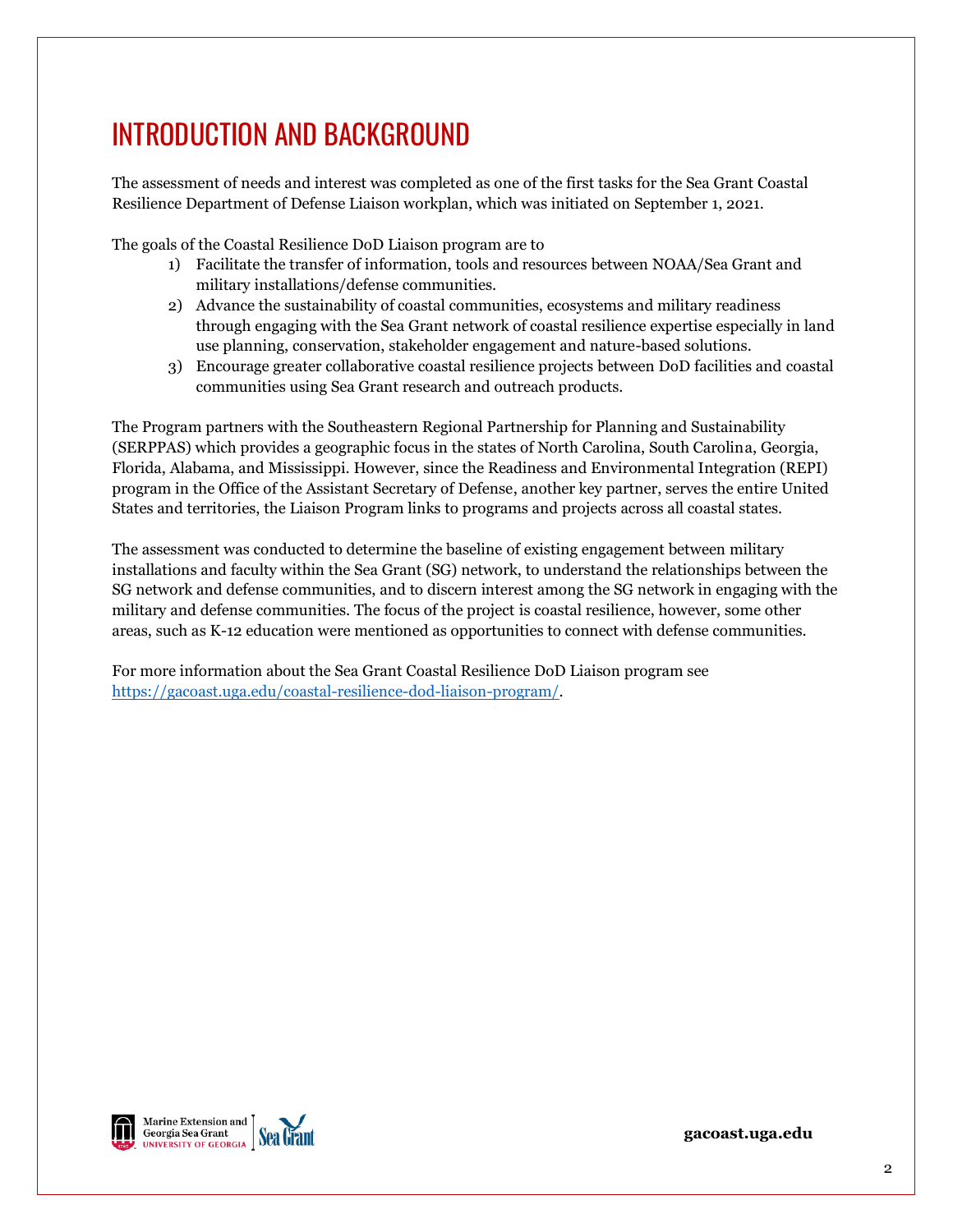## **METHODS**

The primary method of data collection was individual interviews, guided by a survey instrument. Some interviews were conducted simultaneously with a small group or pair, particularly when a participant was newer to a program and invited a colleague who had more knowledge of existing relationships between the program and the military. The survey instrument was developed and tested by the Coastal Resilience DoD Liaison using the program workplan as a guide. The questions were tested for clarity and comprehension with a Sea Grant Coastal Resilience Specialist with a social sciences research background. The revised survey instrument is included in the appendix. Questions focused on a SG professional's experience with military installation personnel and defense communities within their state (or county), their knowledge of the needs of the communities for coastal resilience, and opportunities that they saw to engage with the military installation. Interviews were semi-structured in that follow-up questions were asked, and information offered outside of the survey questions was collected where appropriate.

### *Participant descriptions*

Participants were solicited from the Sea Grant Climate Network, based on their location in a state with a significant military presence on the coast and with an emphasis on the program within the SERPPAS region. Additional participants were suggested by previous interviewees in a snowball method. Twentyeight individuals were interviewed from fourteen SG programs, with two specialists from each of four programs in the SERPPAS area and six specialists and agents from Florida due to their structure and division into county service areas. Six specialist/agents were interviewed in the MidAtlantic Region (Virginia north to New York), which also has a high density of coastal military installations, two specialists were interviewed in the Northeast and four from the Pacific region. Each interview took between 60 and 90 minutes and was conducted by the Liaison. Notes were taken during the interview and analyzed in a matrix to look for common themes and key takeaways.

#### *Strengths and Limitations of Method*

The investigative method chosen had several benefits in that interviews allowed the Liaison to introduce herself and the Program to key SG professionals in the network. This helped to establish relationships while allowing the Liaison to learn about the varied programs within the SG network. It was an inexpensive way to gather data useful to further development of the Liaison program and allowed indepth discussion about the most useful parts of individual programs. A presentation about the preliminary findings to the Sea Grant Climate Network during a quarterly virtual meeting increased awareness of the Liaison program and generated an additional critical interview and several program inquiries.

The disadvantages of this approach are that only the Liaison is providing the design, data collection and analysis, which may be unintentionally biased, and is not a rigorous scientific approach.



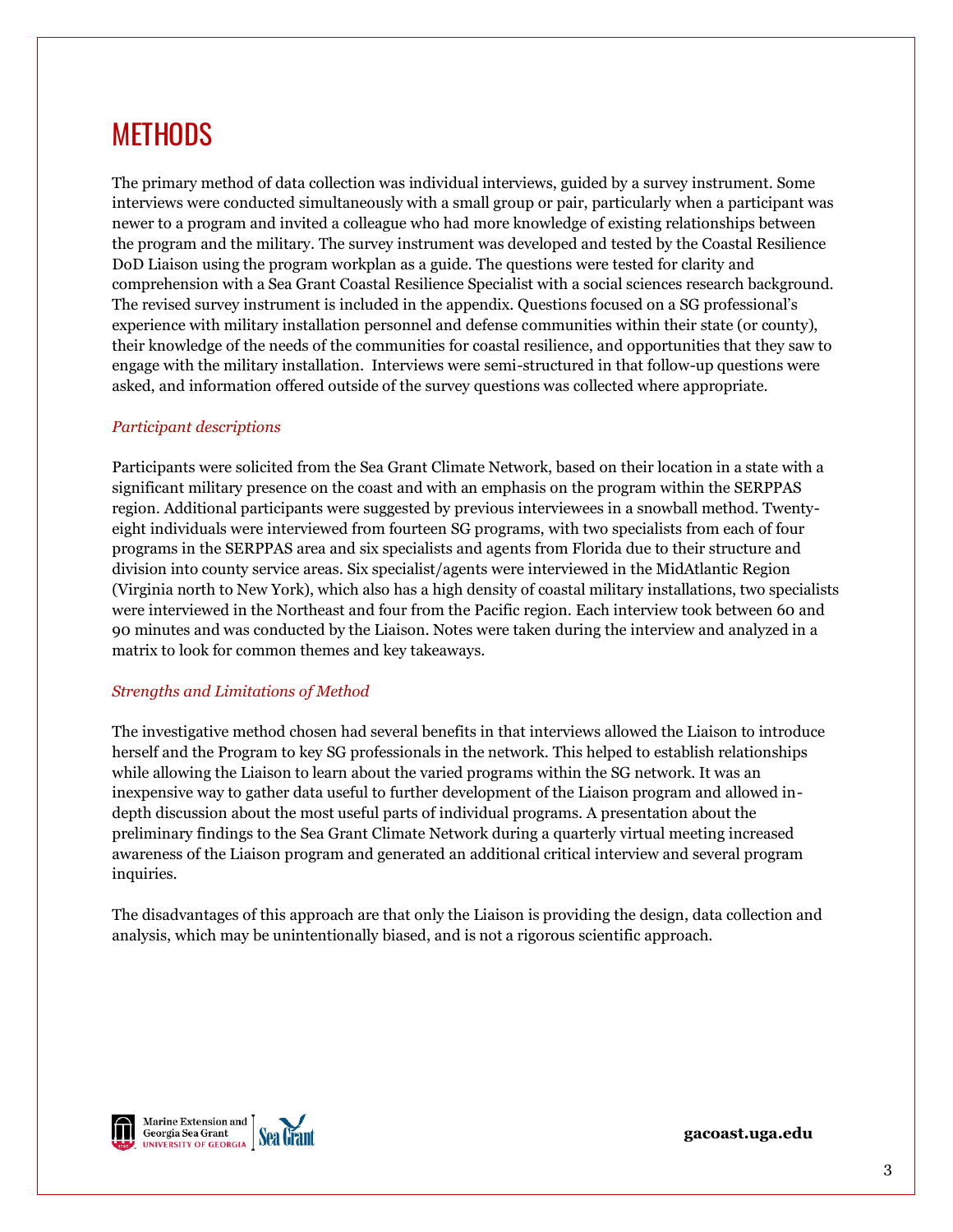# KEY FINDINGS

Although most Sea Grant programs have elements of coastal resilience in their portfolio, each coastal resilience focus area and effort is a bit different in its structure and emphasis. In addition, SG programs are structured differently and therefore specialists and agents will emphasize different research, training or outreach efforts and engage with stakeholders or communities in a variety of ways. Research and outreach expertise within the network varies as do the resources and collaborators at host or consortium universities. The needs of communities being served can also be very different.

Of the 28 SG professionals interviewed, only two were directly involved in coastal community resilience planning and conservation programs sponsored by Department of Defense. One of these was a SG specialist that is involved in a REPI Challenge proposal and other REPI funded projects. The other SG specialist is co-leading in Military Installation Resilience Review, a community-based resilience planning project funded by the Office of Local Defense Community Cooperation. A third SG professional had close ties to the local installation, good relationships with their natural resources professionals and worked with them on wildlife and aquaculture projects, not directly associated with coastal resilience or funded by DoD programs. Other individuals reported on a variety of relationships with military installations and personnel including social relationships and associations through community projects or networks, typically involving local or regional government. A few SG professionals had relationships with researchers involved in projects on military installations and one had previous work experience that involved work on military bases. Most of the participants expressed interest in working with the military installation and defense communities, some had reached out, while other had not. The most common reason for not reaching out to military installations as part of their community engagement was that there were other opportunities that were more apparent or easier to get started. Two of the participants indicated that military and defense communities were outside their geographic reach or target audience.

The three SG professionals that were involved with military installation projects were asked how they became involved. The REPI-involved participant responded that the Community Planning Liaison Officer at the installation, who had reached out to him was very pro-active and involved in many local community resilience networks, especially after the area was heavily impacted by a hurricane. This SG specialist and his university colleagues were engaged as the military saw the need to build transportation and energy resilience. The SG/university became the REPI Challenge project lead instead of the state department of natural resources to allow flexibility to work outside of state lands.

### *Defense Community Needs*

When asked about the coastal resilience needs of the defense communities within their state or county, SG professionals listed needs that are also common to most coastal communities within their region. Coastal resilience needs included:

- Resilience planning
- Greater access to data/science such as local tide gauges, measurements of groundwater change, other data needs especially in rural communities
- Flooding- coastal and inland, sea level rise
- Severe weather, hurricanes, storm surge
- Transportation- access to base, access to Port
- Public health septic system and water quality/stormwater concerns
- Information needs, better understanding of salt marsh and seagrass areas and their value
- Funding, leadership, and capacity to write and administer grants
- Shoreline and beach erosion
- Equity and social justice- "those with resources and political weight get their needs met"
- Superfund sites that might be disturbed by flooding/ storm surge
- Integrated natural resources management for salt marshes, salt pond, wetlands recovery



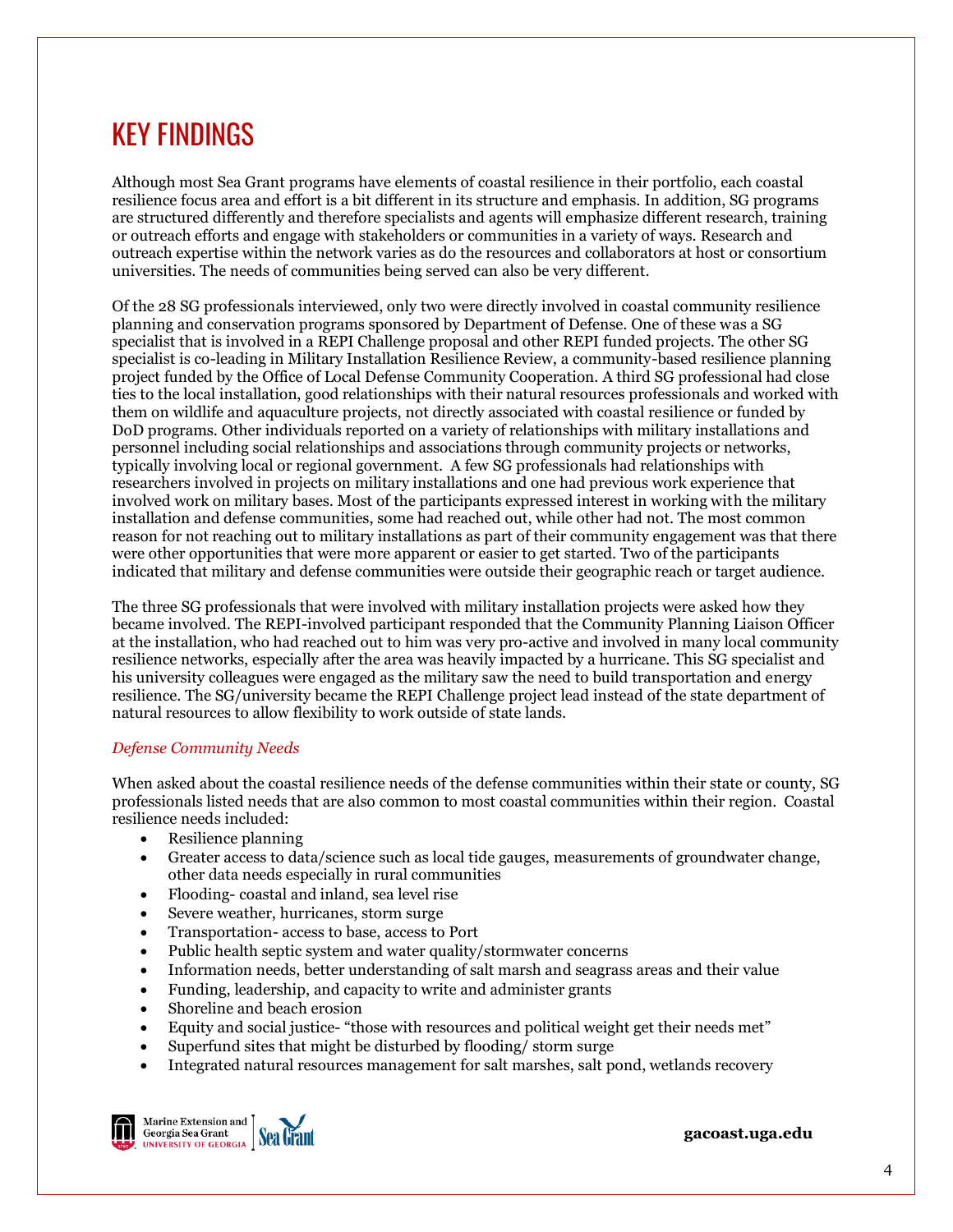SG professionals identified the need in coastal defense communities for communication between the installations and the community so that the community understands the actions the installation is making to become more resilient. In addition, participants observed that having installation personnel involved in coastal resilience networks or communities of practice can make establishing collaborations easier.

#### *Barriers to involvement*

Survey participants identified several barriers to working with military installations. One category of these barriers was navigating a system with which many of the survey participants were unfamiliar. These barriers included knowing who to contact and how to contact the right person, understanding the command structure, how to identify common interests and the right language to use when talking with potential partners. Some SG professionals had experienced push back from potential partners regarding the need to plan for sea level rise. Others understood that their installation was working on resilience independently and did not have a need to partner or were not interested in community projects. Several participants mentioned that access to the base restricted their involvement. Frequent changes of commanders and making sure that activities are properly sanctioned by commanders were also mentioned as barriers.

When asked about overcoming barriers, those participants who were working with installations said that creating relationships with key installation personnel was critical to their success. Good communication, trusted working relationships and good management of the command relationship through appropriate points of contact is essential to long lasting and effective partnerships.

#### *Resources*

Survey participants were asked about resources they would recommend to defense communities vulnerable to coastal or other climate hazards. Among the suggested SG resources were:

- Community plans, particularly those that engage the community equitably and use localized scientific data
- Training programs, particularly mentioned landscape professionals training for building and maintaining green infrastructure, shoreline contractors training for building living shorelines, and master naturalist training
- Communications tools, such as historical imagery to understand shoreline changes, demonstration projects for living shorelines, best practices for risk communication
- Shore-friendly program to engage with communities.
- Best practices for engagement and research standards for working with communities
- Legal and fiscal liabilities associated with sea level rise
- Hurricane preparedness materials
- Flooding studies, maps showing increasing water levels and real-time water sensor networks that show when a road floods and at what level

SG professionals were also asked what they needed for better engagement with local installations and defense communities. Communications and best practices guidance were a clear theme among all the responses received. Responses included needs for:

- Communication pathways and appropriate points of contact
- Examples of successful partnerships
- Best practices for engaging and communicating with defense community audiences
- Opportunities to make contacts with military families
- More people with expertise, connections to military service resilience specialists
- Information about how the base works with the community, especially in areas of emergency management, preparedness, sheltering
- Better understanding of base priorities for resilience and planning
- Better modeling, especially at the local scale, cost-benefits of NBS



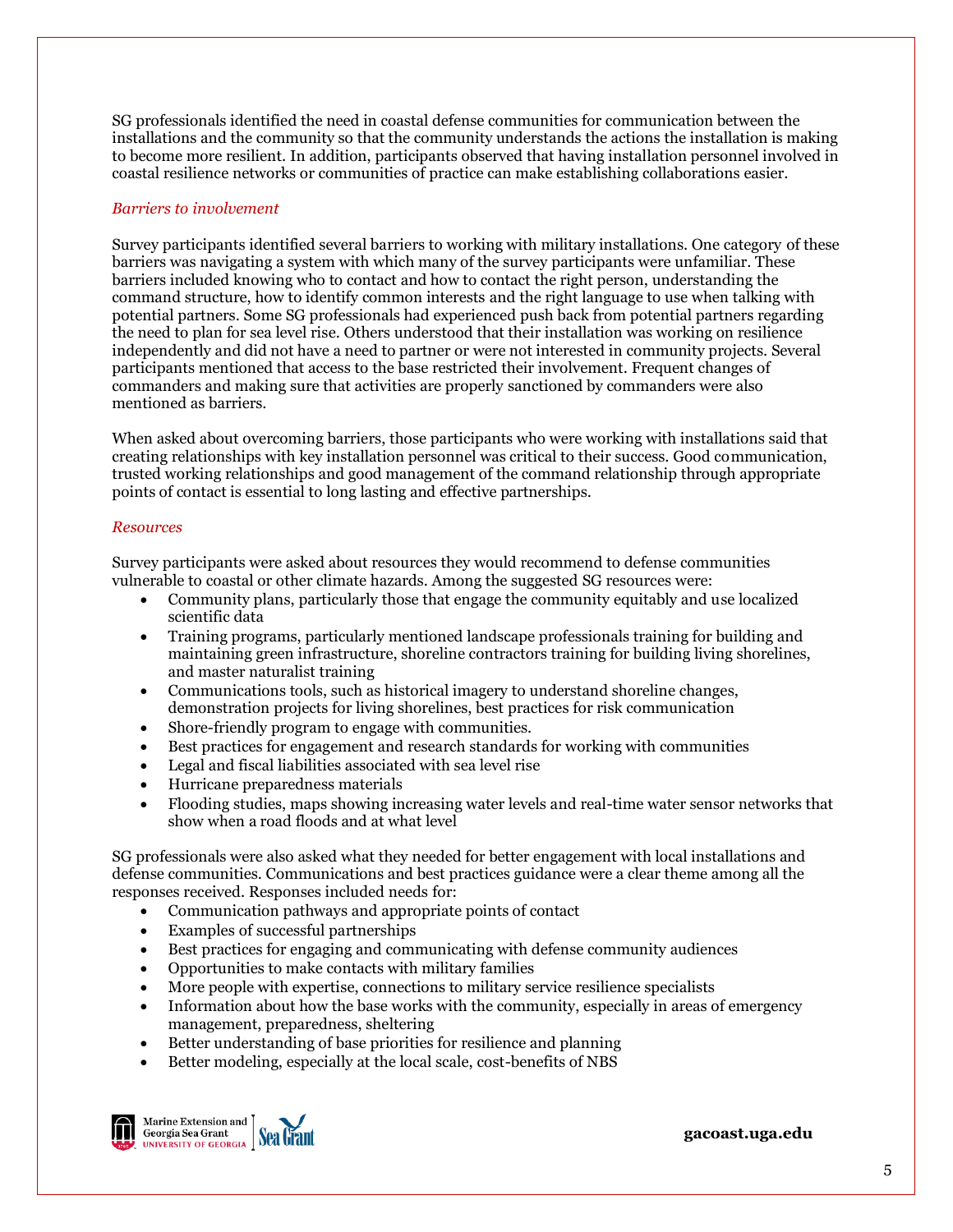- Funding for community projects- especially for small communities and those that don't require a match from the community
- Support from the top down for projects
- Access to the base for research

#### *Potential Opportunities*

SG professionals that participated in the survey were asked to consider their military installation or defense community opportunities and suggest potential projects that they would be interested in pursuing based on their portfolio of skills and experiences and considering the needs that they had previously identified. Many of these answers overlapped with previous responses concerning the needs of the communities, or the recommended resources. Several participants identified specific research projects related to their area of expertise and the unique opportunity that a base might offer to act as a reference site or location to position instruments such as tide gauges. Several SG specialists that lead or engaged with networks or communities of practices saw significant opportunities to engage with base personnel there. Others SG professionals would like to work with military families on education and community engagement projects including growing oysters on piers, living shorelines, native plants, lionfish removal and marine restoration.

SG professionals also saw opportunities to work with military installations on joint vulnerability assessments to align resilience planning across the community, joint logistics for disaster recovery, and joint ecological restoration projects, particularly those in areas on installations that are ecologically connected to those outside the installation. Nature-based solution projects were of interest to many of the SG professionals including living shorelines, beach nourishment, and stormwater projects, especially those that restored natural systems or were at the interface of urban and natural systems.

Finally, the participants were asked about their preferred way to receive information and communications about opportunities to connect with military installations and defense communities. Several mentioned website portals, such as the National Sea Grant website, but most preferred direct assistance and communications from the Liaison, "not more webinars and reports."

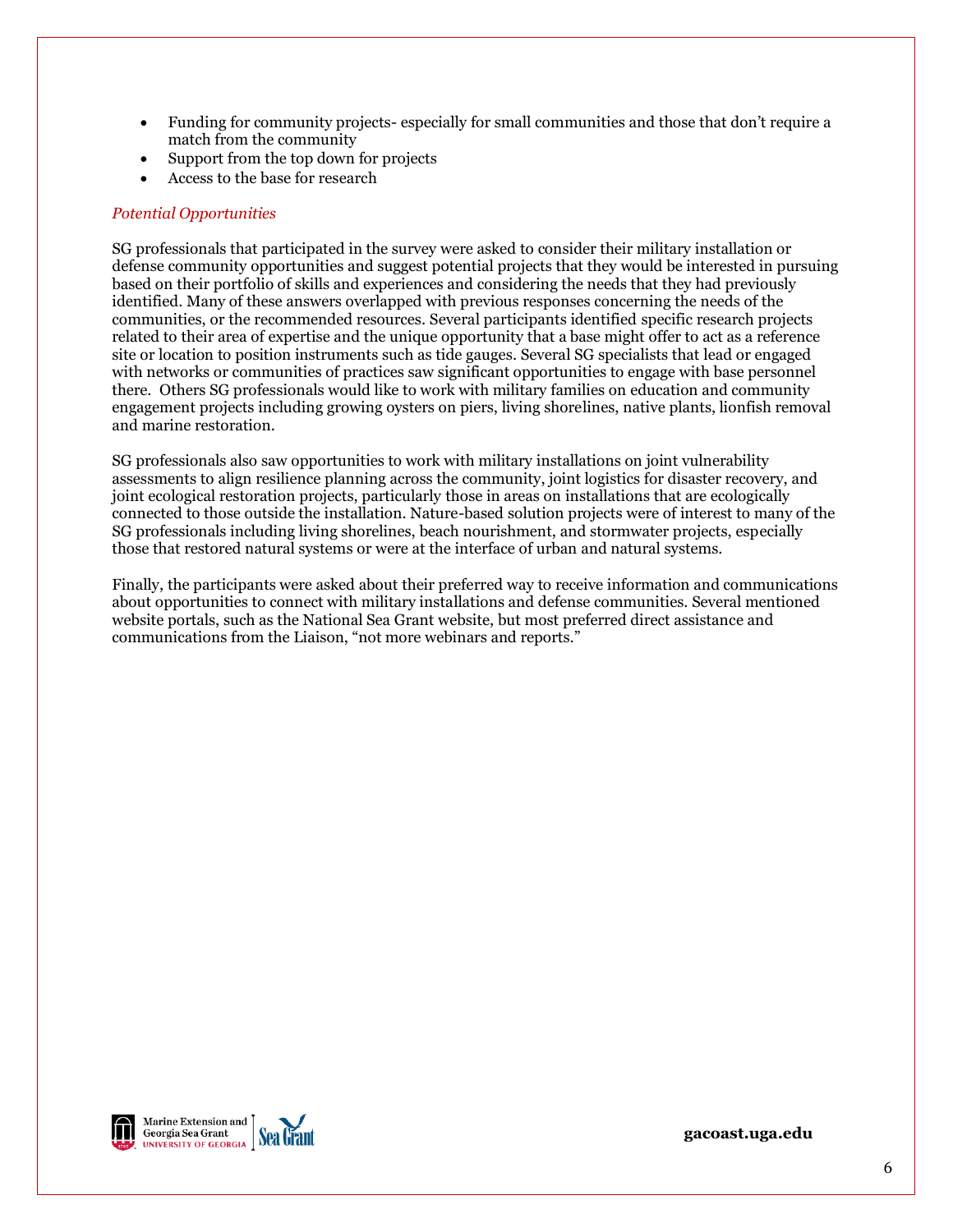# CONCLUSION AND RECOMMENDATIONS

Based on the above interview responses and suggestions from the participants, the following list of recommendations were developed to encourage relationships and collaborations between SG professionals, military installations and defense communities.

- **1. Develop a best practices guidance for outreach and communication with military installations in coastal/climate resilience engagement and coordination.**
	- The primary audience for the guidance will be Sea Grant professionals but written so that others such as those working in conservation and restoration NGOs, community-based groups or others with an interest in working with a military installation on costal resilience projects for defense communities would find it useful.
	- The guidance should focus on defense community coastal/climate resilience planning and implementation and may not be able to address all of the identified needs, such as research.
- **2. Identify project examples for military/community coordination on coastal resilience planning and implementation.**
	- Given the few project examples now existing within the SG network, using examples of similar coordination, such as those by The Nature Conservancy, North Carolina Coastal Federation or others should be illustrative.
	- Hosting a forum, such as the Sea Grant/ SERPPAS workshop, to encourage the development of project ideas that could be funded by REPI or OLDCC would move forward potential projects that could then serve as demonstrations for others
	- Invite Sea Grant specialists and agents to SERPPAS Coastal Resilience and Regional Adaptation Working Group meetings that highlight project examples
- **3. Communication pathways and building relationships are the key to successful collaborations between Sea Grant professionals and military installations.**
	- Best practices guidance will focus on communications and outreach to military installations.
	- Additional opportunities to build relationship may include workshop and invitations for copresentations at conferences.
- **4. Sea Grant specialists and agents are eager and poised to partner where military installations are interested in coastal/climate resilience planning and implementation projects with defense communities.**
- **5. Direct assistance from a Liaison is the preferred method of communication and information distribution within the Sea Grant network for the Coastal Resilience DoD Liaison Program.**

A similar assessment would be useful to solicit the coastal resilience needs, interests and knowledge gaps for key military installation personnel who interface with natural resources and community programs. Understanding the needs, goals and interests of partners inside and outside the military fences is critically important to fostering collaborative programs.

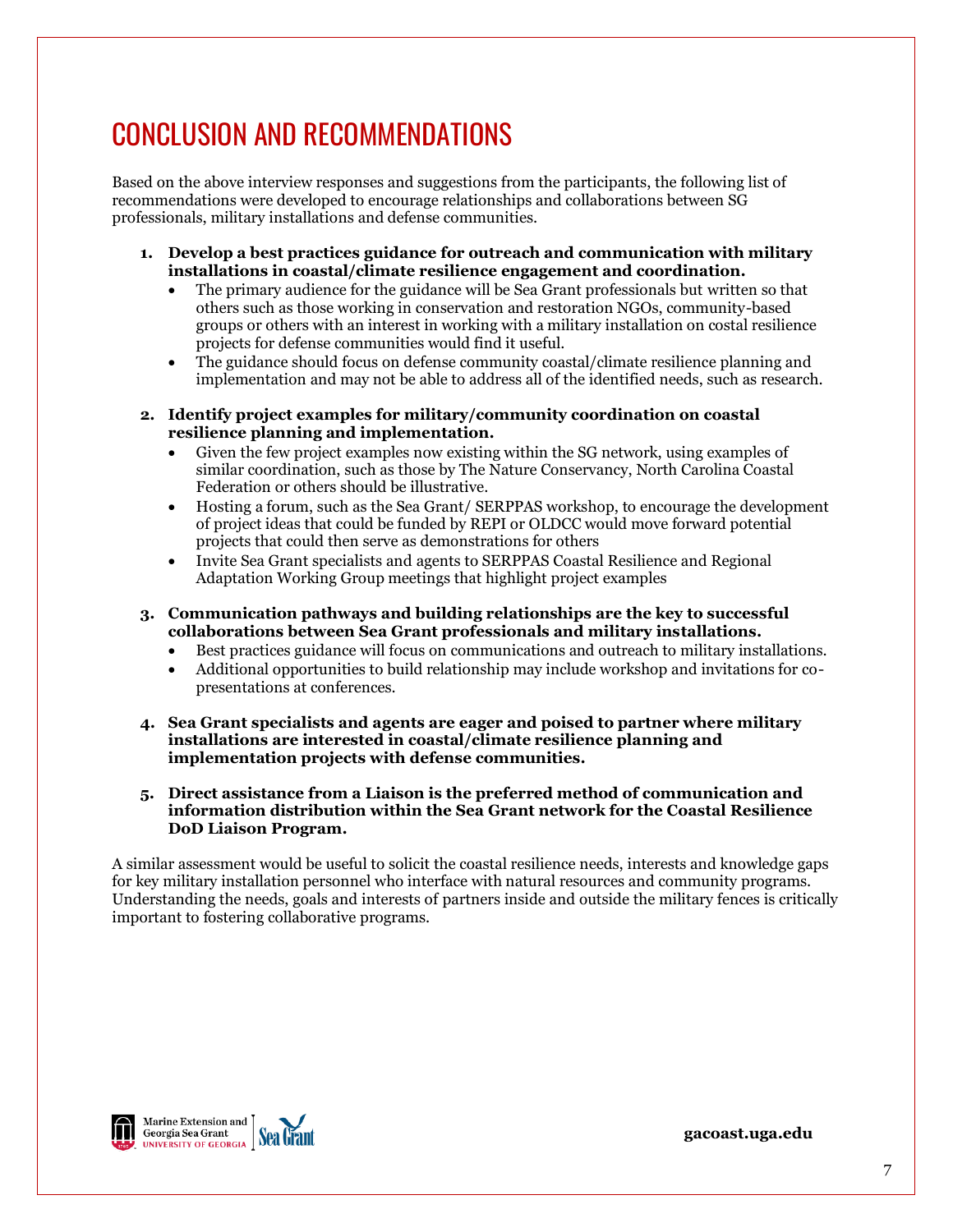## ACKNOWLEDGEMENTS

## **Thank you to the following:**

- Liaison Program partners: NOAA/National Sea Grant, SERPPAS, DoD REPI office
- Colleagues: California Sea Grant, Delaware Sea Grant, Florida Sea Grant, Georgia Sea Grant, Hawaii Sea Grant, Maryland Sea Grant, Mississippi-Alabama Sea Grant, New Jersey Sea Grant, North Carolina Sea Grant, Rhode Island Sea Grant, South Carolina Sea Grant, Virginia Sea Grant, Washington Sea Grant, Woods Hole Sea Grant
- Mark Risse and Shana Jones for editorial review
- University of Georgia Marine Extension and Georgia Sea Grant Communications Team for editing and design